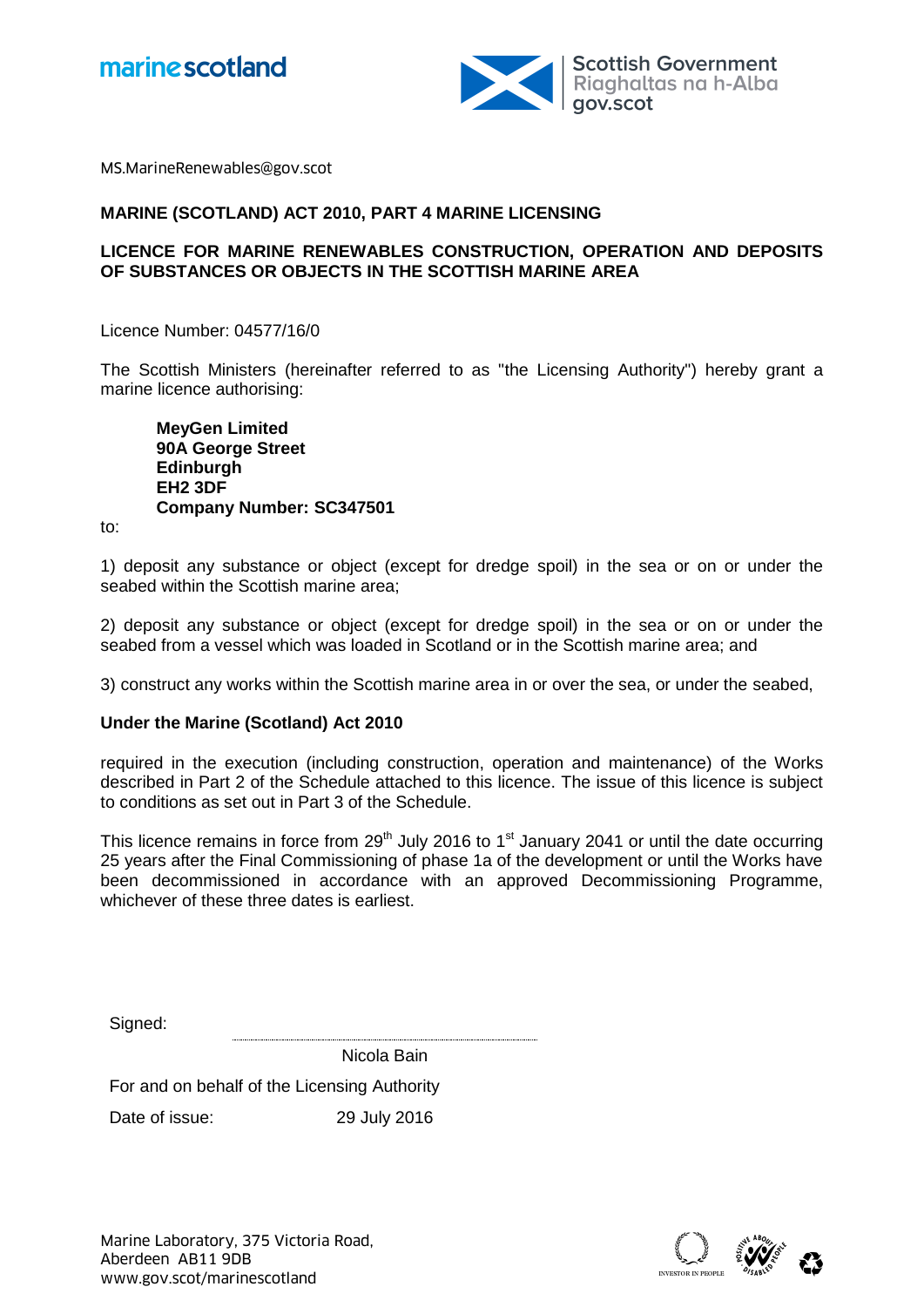# **1. PART 1 – GENERAL**

### **1.1. Interpretation**

In this licence, unless otherwise stated, terms are as defined in sections 1, 64 and 157 of the Marine (Scotland) Act 2010 and;

- a) "the 2010 Act" means the Marine (Scotland) Act 2010;
- b) "the Application" means the Application for a marine licence and Environmental Statement submitted by the licensee to the licensing authority on 19<sup>th</sup> July 2012, the Supplementary Environmental Information Statement submitted by the licensee to the licensing authority on  $15<sup>th</sup>$  April 2013 and the Marine Licence Variation Environmental Statement submitted by the licensee to the licensing authority on 29th April 2016;
- c) "authorised Marine Enforcement Officer" means a marine enforcement officer;
- d) "commencement of the works" means the date on which the first vessel arrives on the site to begin carrying out the Licensable Marine Activity in connection with the construction of the Works, as described in Part 2 of this licence;
- e) "commencement of the licensed activities" means the date on which such activities authorised by this licence, other than the activity as defined by the 'commencement of the works', commence;
- f) "completion of the works" means the date on which final commissioning of the works takes place;
- g) "Environmental Statement" means the Environmental Statement submitted by the licensee on  $19<sup>th</sup>$  July 2012 as part of the Application as defined above;
- h) "final commissioning of the works" means the date on which all tidal turbine generators forming the works have supplied electricity on a commercial basis or such earlier date as the Scottish Ministers deem the works to be complete;
- i) "licensable marine activity" means any activity listed in items  $(1)$ ,  $(2)$ ,  $(5)$  and  $(6)$  of section 21(1) of the 2010 Act, and "licensed activity" is construed accordingly;
- j) "the licensee" means MeyGen Limited;
- k) "licensing authority" means the Scottish Ministers;
- l) "MHWS" is mean high water spring tide;
- m) "Notice to Mariners" means the updating of the United Kingdom Hydrographic Office series of Admiralty Charts and publication to ensure they are fully up to date for the latest navigational safety information;
- n) "section 36 consent" means the consent granted by the licensing authority to MeyGen Limited under section 36 of the Electricity Act 1989 to construct and operate the works, determined on the  $13<sup>th</sup>$  September 2013;
- o) "the site" means the area of sea within which the works are to be constructed, as set out in Part 2 of the Schedule to this licence;
- p) "Supplementary Environmental Information Statement" means the Supplementary Environmental Information Statement to the Application and Environmental Statement submitted by the licensee to the licensing authority on  $15<sup>th</sup>$  April 2013;
- q) "Third Party Verification" means a detailed report provided by an independent accredited agency of recognised standing and reputation which certifies the integrity of the structural design of the works and its foundations for the conditions expected at the site; and
- r) "the works" means the MeyGen Tidal Energy electricity generating station Phase 1 within the Inner Sound in the Pentland Firth, as described in paragraph 2.2 of this licence.

All geographical coordinates contained within this licence are in latitude and longitude format World Geodetic System 84 ("WGS84").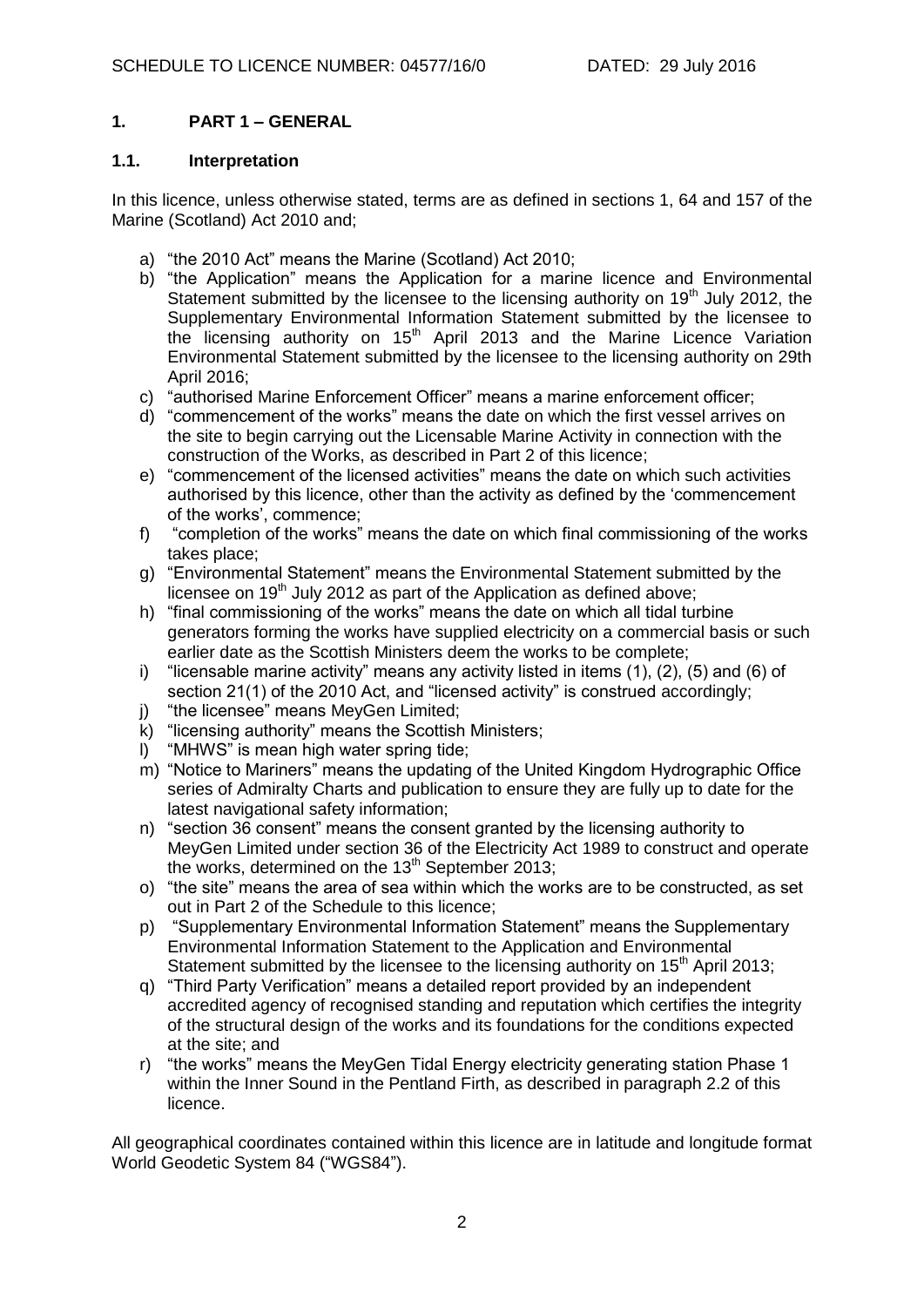# **1.2. Contacts**

All correspondence or communications relating to this licence should be addressed to:

Marine Scotland Licensing Operations Team Marine Laboratory 375 Victoria Road Aberdeen AB11 9DB

Email: [MS.MarineRenewables@gov.scot](mailto:ms.marinerenewables@gov.scot)

#### **1.3. Other authorisations and consents**

The Licensee is deemed to have satisfied themselves that there are no barriers or restrictions, legal or otherwise, to the carrying out of the Licensable Marine Activity. The issuing of this licence does not absolve the Licensee from obtaining such other authorisations and consents which may be required under statute.

## **1.4. Variation, suspension, revocation and transfer**

Under section 30(1) of the 2010 Act, the Licensing Authority may by notice vary, suspend or revoke this licence if it appears to the Licensing Authority that there has been a breach of any of the provisions of this licence. For any such other reason that appears to be relevant to the Licensing Authority under section 30(2) or (3) of the 2010 Act these are subject to the procedures set out in section 31 of the 2010 Act.

Under section 30 of the 2010 the Licensing Authority may on an application made by the Licensee, transfer this licence from the Licensee to another person.

Under section 30 of the 2010 Act, on an application made by a licensee, the Licensing Authority may vary a licence if satisfied that the variation being applied for is not material.

## **1.5. Breach of requirement for, or conditions of, licence**

Under section 39 of the 2010 Act it is an offence to carry out a Licensable Marine Activity without a marine licence and it is also an offence to fail to comply with any condition of a marine licence.

## **1.6. Defences: actions taken in an emergency**

Under section 40 of the 2010 Act it is a defence for a person charged with an offence under section 39(1) of the 2010 Act, in relation to any activity to prove that the activity was carried out for the purpose of saving life or for the purpose of securing the safety of a vessel, aircraft or marine structure ('*force majeure*') and that the person took steps within a reasonable time to provide full details of the matters to the Licensing Authority which are set out in section 40(2) of the 2010 Act.

## **1.7. Offences relating to information**

Under section 42 of the 2010 Act it is an offence for a person to make a statement which is false or misleading in a material way, either knowing the statement to be false or misleading or being reckless as to whether the statement is false or misleading, or to intentionally fail to disclose any material information for the purpose of procuring the issue, variation or transfer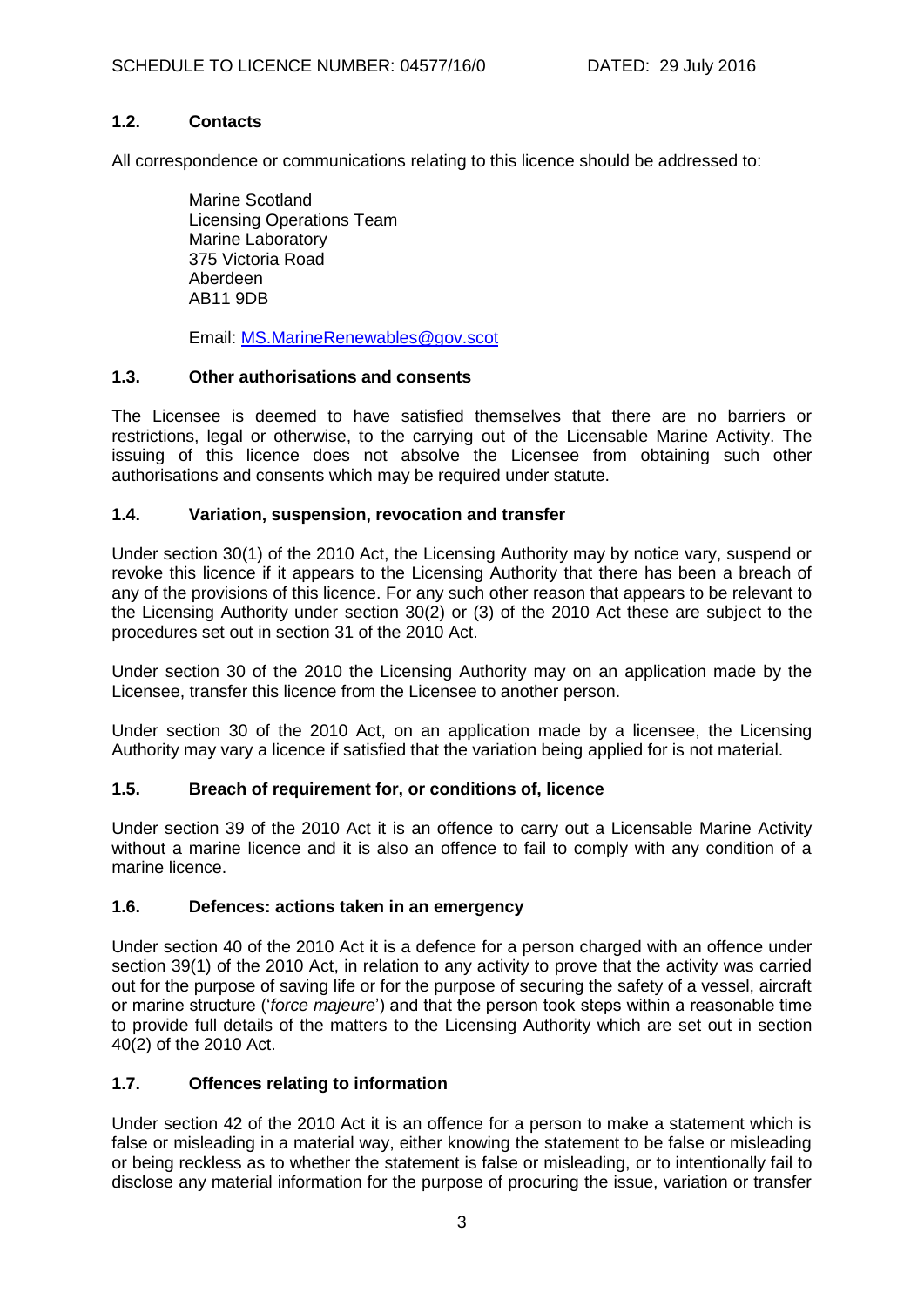of a marine licence or for the purpose of complying with, or purporting to comply with, any obligation imposed by either Part 4 of the 2010 Act or by this licence.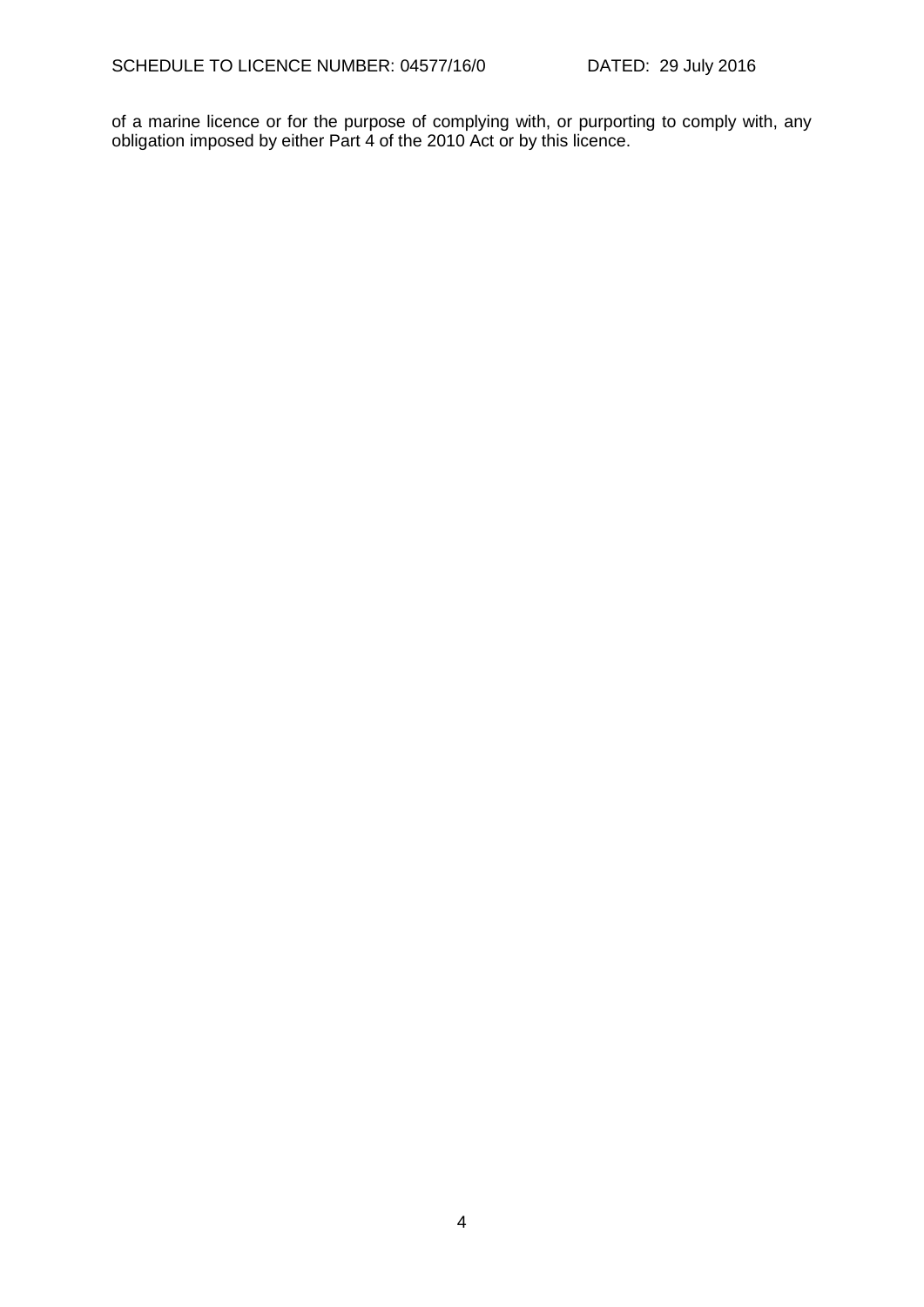# **2. PART 2 – THE WORKS**

## **2.1. Title of the Works**

The title of the Works to which this licence relates is 'The MeyGen Tidal Energy electricity generating station Phase 1'.

## **2.2. Description of the Works**

An offshore tidal stream electricity generating station located in the Inner Sound in the Pentland Firth, between the north coast of Scotland and the Island of Stroma, known as the MeyGen Tidal Energy electricity generating station Phase 1, comprising of no more than 61 three-bladed single rotor horizontal axis turbines (each with a rotor diameter of no less than 16 metres and no more than 20 metres), all foundations, scour protection and cables connecting the offshore site to a landfall location, all as described in the Application.

#### **2.3. Location of the Works**

Inner Sound, Pentland Firth, between the north coast of Scotland and the Island of Stoma within the area bounded by joining the following points:

| 58° 39.31' N 003° 06.73' W | 58° 39.27' N 003° 07.92' W |
|----------------------------|----------------------------|
| 59° 39.28' N 003° 08.51' W | 58° 39.52' N 003° 08.52' W |
| 58° 39.73' N 003° 08.38' W | 58° 39.62' N 003° 08.11' W |
| 58° 39.62' N 003° 07.01' W | 58° 39.65' N 003° 06.55' W |
| 58° 39.67' N 003° 06.40' W | 58° 39.44' N 003° 06.51' W |
| 58° 38.78' N 003° 05.55' W | 58° 38.79' N 003° 06.08' W |
| 58° 38.94' N 003° 06.82' W | 58° 38.53' N 003° 07.34' W |
| 58° 38.44' N 003° 07.94' W | 58° 39.15' N 003° 08.51' W |
|                            |                            |

## **2.4. Deposits**

This licence authorises the deposit of the undernoted substances and objects required in connection with the Works, subject to the maximum amounts as specified below:

## **PERMANENT DEPOSITS**

Less any materials already deposited under the authority of licence number 04577/14/0 or 04577/15/0.

Steel, 140180 tonnes Concrete, 17200 m<sup>3</sup> Cable, 111800 m

## **2.5. Persons responsible for the deposits of the substances or objects**

The operators, vessels and vehicles engaging in the Licensable Marine Activity must be notified to the Licensing Authority under condition [3.1.2](#page-6-0) prior to their engagement in the Works:

| Name of vessel or vehicle registration | <b>Operator</b>     | Type(s)  |        |        |
|----------------------------------------|---------------------|----------|--------|--------|
| C-Salvor (9103752)                     | <b>Leask Marine</b> | Multicat | (Damen | Dredge |
|                                        |                     | Helper)  |        |        |
| C-Chariot (9759783)                    | Leask Marine        | Multicat | (Damen | Dredge |
|                                        |                     | Helper)  |        |        |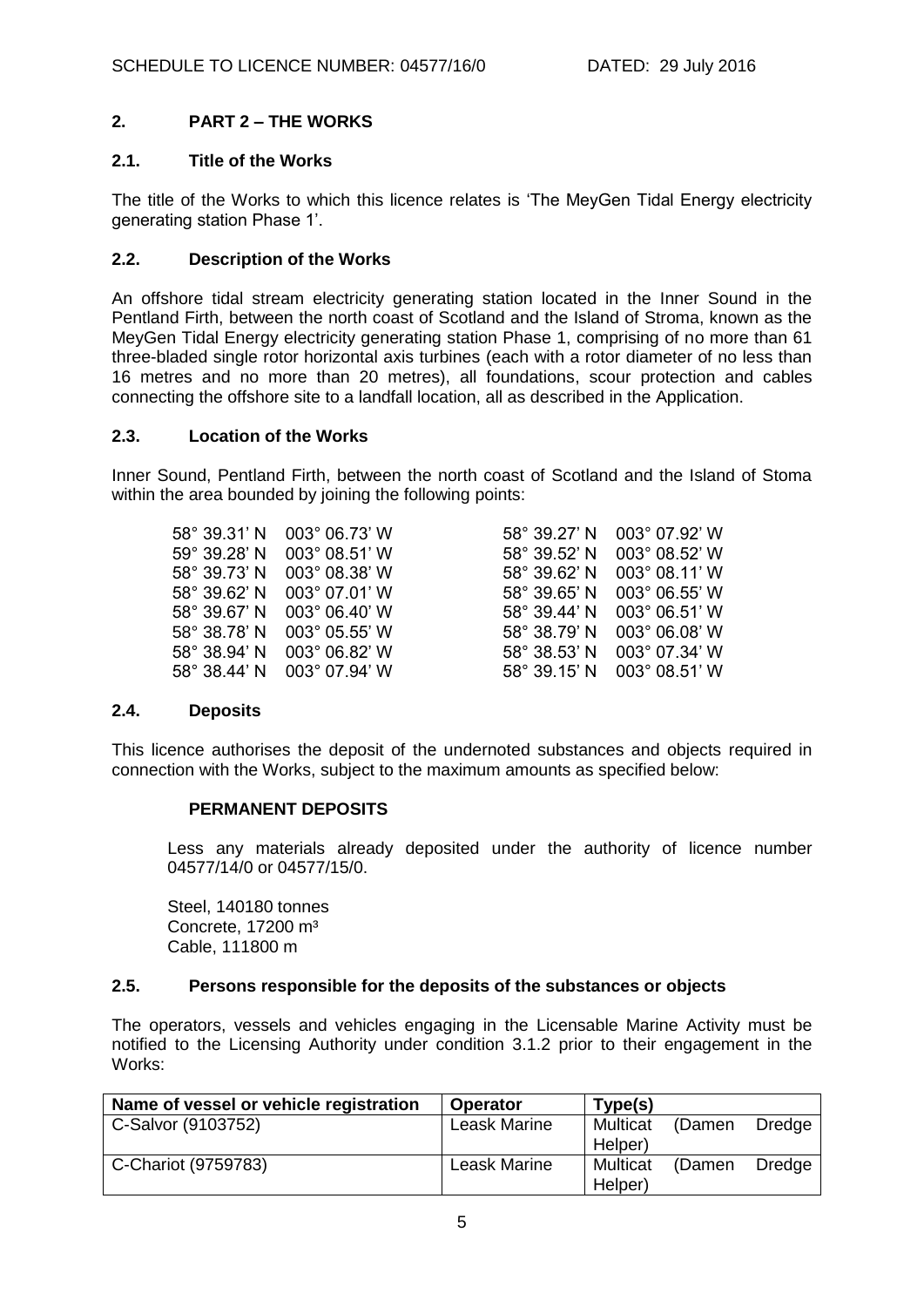| Siem Daya 1 (9660102) | <b>DAYA</b> | Subsea Construction Vessel |
|-----------------------|-------------|----------------------------|
|                       |             |                            |

# **2.6. Persons acting on behalf of the Licensee**

The name and address of any agents, contractors or sub-contractors appointed to carry out any part, or all, of the Licensable Marine Activity must be notified to the Licensing Authority under condition [3.1.2](#page-6-0) prior to their engagement in the Works:

| <b>Role</b>     | <b>Company Name</b> | <b>Address</b>  | <b>Contact Name</b> |
|-----------------|---------------------|-----------------|---------------------|
| To be confirmed | To be confirmed     | To be confirmed | To be confirmed     |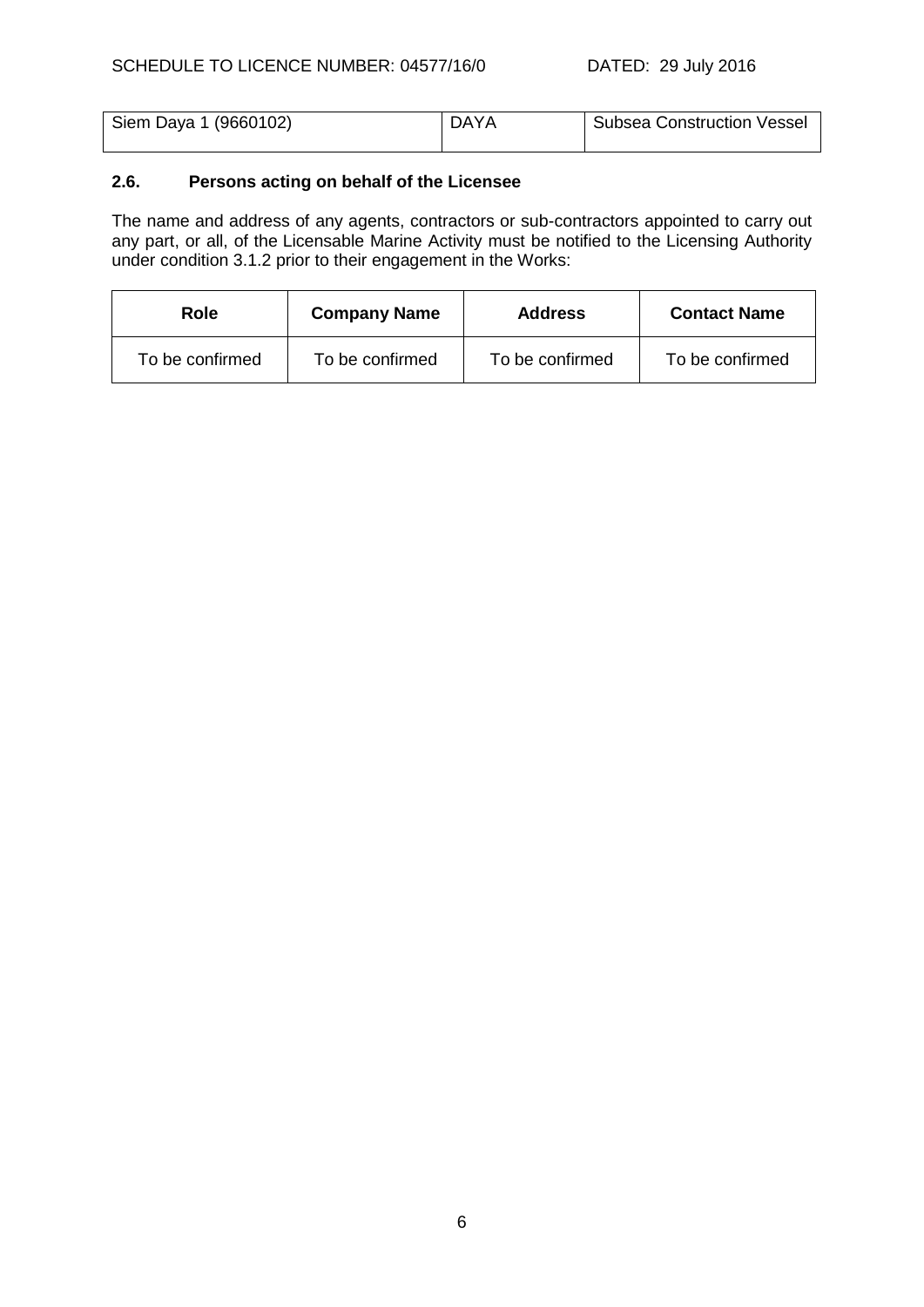# **3. PART 3 – CONDITIONS**

## **3.1. General conditions**

### **3.1.1. Licence conditions binding other parties**

All conditions attached to this licence bind any person who for the time being owns, occupies or enjoys any use of the Works for which this licence has been granted in relation to those licensed activities authorised under item 5 in section 21(1) of the 2010 Act whether or not this licence has been transferred to that person.

### <span id="page-6-0"></span>**3.1.2. Vessels, vehicles, agents, contractors and sub-contractors**

The Licensee must provide, as soon as reasonably practicable in advance of their engagement in any Licensable Marine Activity, the name and function of any vessel, vehicle, agent, contractor or sub-contractor appointed to engage in the Works. Where applicable the notification must include the vessel type, vessel IMO number and vessel owner or operating company.

Any changes to the supplied details must be notified to the Licensing Authority, in writing, prior to any vessel, vehicle, agent, contractor or sub-contractor engaging in the Licensable Marine Activity.

The Licensee must ensure that only those vessels, vehicles, agents, contractors or subcontractors notified to the Licensing Authority are permitted to carry out any part of the Works.

The Licensee must satisfy themselves that any masters of vessels or vehicle operators, agents, contractors or sub-contractors are aware of the extent of the Works for which this licence has been granted, the activity which is licensed and the terms of the conditions attached to this licence. All masters of vessels or vehicle operators, agents, contractors and sub-contractors permitted to engage in the Works must abide by the conditions set out in this licence.

The Licensee must give a copy of this licence, and any subsequent variations made to this licence in accordance with section 30 of the 2010, ensuring it is read and understood, to the masters of any vessels, vehicle operators, agents, contractors or sub-contractors permitted to engage in the Works.

## **3.1.3.** *Force Majeure*

Should the Licensee or any of their agents, contractors or sub-contractors, by any reason of *force majeure* deposit anywhere in the marine environment any substance or object, then the Licensee must notify the Licensing Authority of the full details of the circumstances of the deposit within 48 hours of the incident occurring (failing which as soon as reasonably practicable after that period of 48 hours has elapsed). *Force majeure* may be deemed to apply when, due to stress of weather or any other cause, the master of a vessel or vehicle operator determines that it is necessary to deposit the substance or object other than at the Site because the safety of human life or, as the case may be, the vessel, vehicle or marine structure is threatened. Under Annex II, Article 7 of the Convention for the Protection of the Marine Environment of the North-east Atlantic, the Licensing Authority is obliged to immediately report force majeure incidents to the Convention Commission.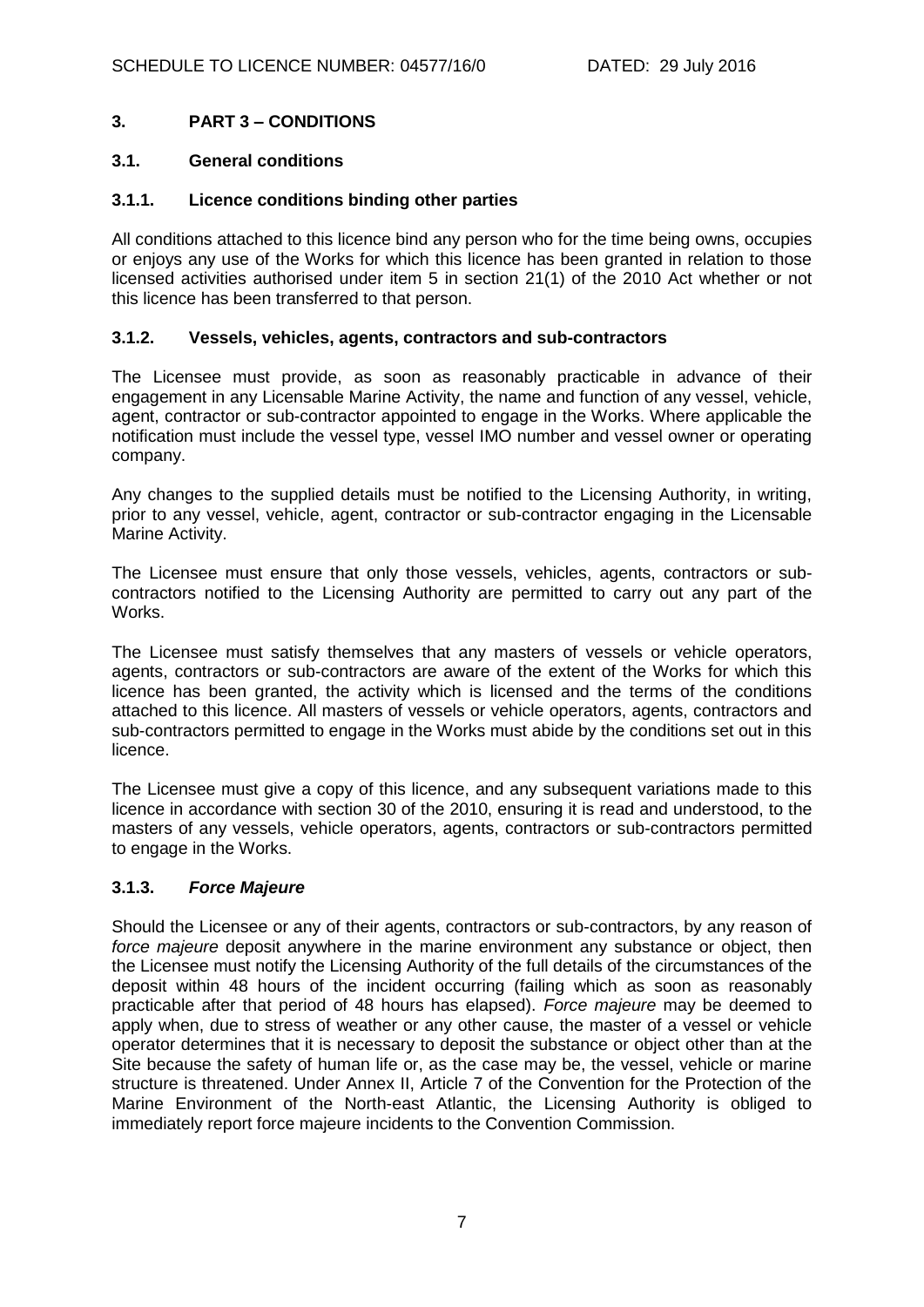# **3.1.4. Material alterations to the licence application**

The Licensee must ensure that no deviation from the schedule specified in this licence is made without the further written approval of the Licensing Authority.

The Licensee must, where any information upon which the granting of this licence was based has after the granting of the licence altered in any material respect, notify the Licensing Authority of this fact, in writing, as soon as is practicable.

## **3.1.5. Submission of plans and specification of studies and surveys to the Licensing Authority**

The Licensee must submit plans and the details and specifications of all studies and surveys that are required to be undertaken under this licence in relation to the Works, in writing, to the Licensing Authority for their written approval, no later than three months before the commencement of the works. Commencement of the studies or surveys and implementation of plans must not occur until the Licensing Authority has given its written approval to the Licensee.

Plans or the specification of studies and surveys prepared pursuant to another consent or licence relating to the Works by the Licensee or by a third party may also be used to satisfy the requirements of this licence.

# **3.1.6. Submission of reports to the Licensing Authority**

The Licensee must submit all reports to the Licensing Authority, in writing, as are required under this licence within the time periods specified in this licence. Where it would appear to the Licensee that there may be a delay in the submission of the reports to the Licensing Authority, then the Licensee must advise the Licensing Authority of this fact as soon as is practicable and no later than the time by which those reports ought to have been submitted to the Licensing Authority under the terms of this licence.

The reports must include executive summaries, assessments and conclusions and any data must, subject to any rules permitting non-disclosure, be made publically available by the Licensing Authority or by any such party appointed at their discretion.

Reports prepared pursuant to another consent or licence relating to the Works by the Licensee or by a third party may also be used to satisfy the requirements of this licence.

## **3.1.7. Chemical usage**

The Licensee must ensure that all chemicals which are to be utilised in the Works have been approved in writing by the Licensing Authority prior to use. All chemicals utilised in the Works must be selected from the List of Notified Chemicals assessed for use by the offshore oil and gas industry under the Offshore Chemicals Regulations 2002 (as amended 2011), unless approved in writing by the Licensing Authority. The Licensee must submit a report of all chemicals used (e.g. oils and fluorinated gases) during the commissioning and operation of the works to the Licensing Authority one month before the commencement of the works. Any changes to the types of chemicals utilised must be consulted on with the Licensing Authority before the commissioning of the works.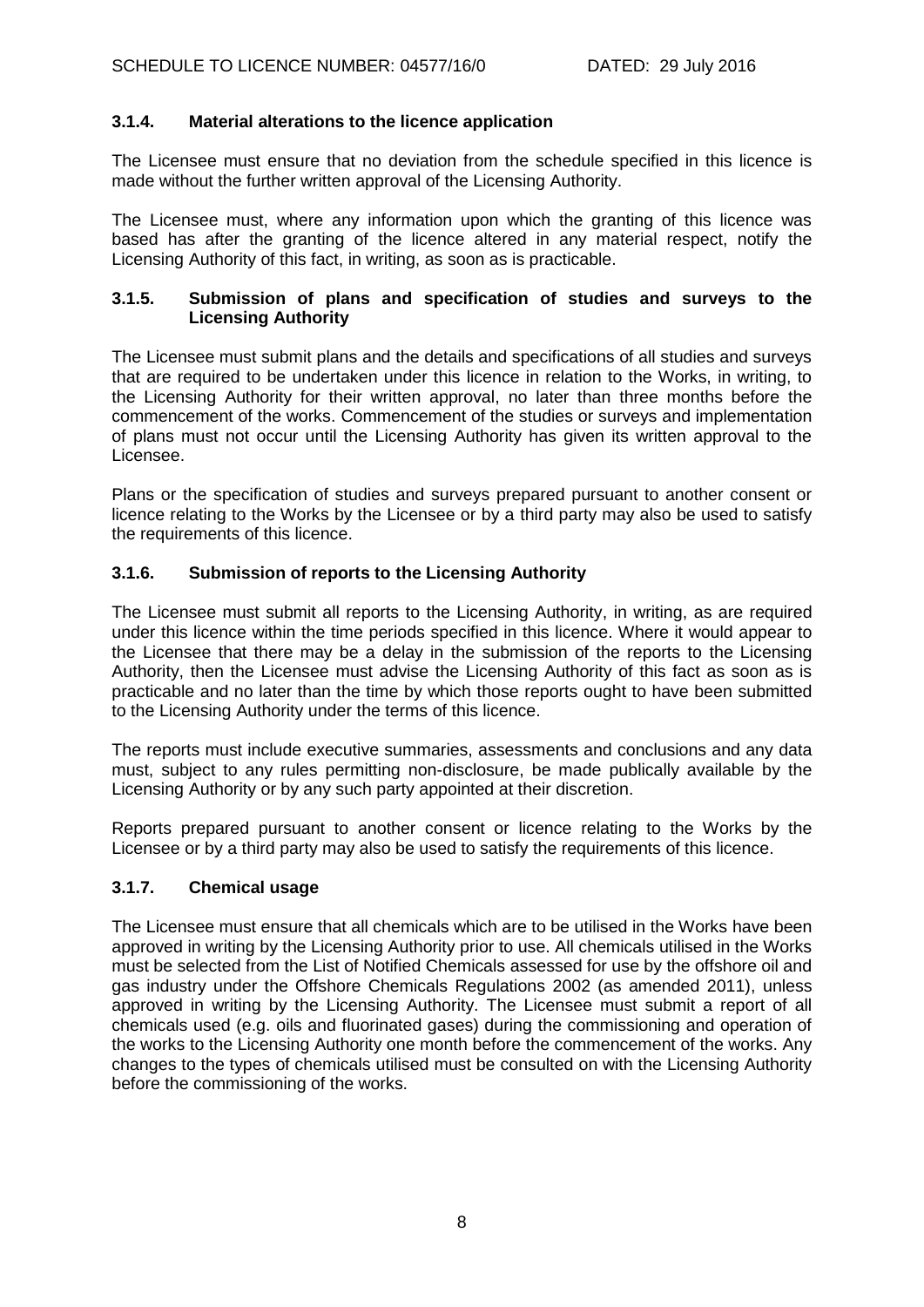## **3.1.8. Fluorinated greenhouse gases**

Operators of equipment that contains fluorinated greenhouse gases (hydrofluorocarbons, perfluorocarbons, sulphur hexafluoride and other greenhouse gases that contain fluorine, listed in Annex I of Regulation (EU) 517/2014 and The Fluorinated Greenhouse Gases Regulations 2015 (the Regulations), or mixtures containing any of those substances) shall take precautions to prevent the unintentional release ('leakage') of those gases. They shall take all measures which are technically and economically feasible to minimise leakage of fluorinated greenhouse gases.

Where a leakage of fluorinated greenhouse gases is detected, the operators shall ensure that the equipment is repaired without undue delay.

Operators of equipment that contains fluorinated greenhouse gases in quantities of 5 tonnes of CO2 equivalent or more and not contained in foams shall ensure that the equipment is checked for leaks in accordance with Annex 4 of the Regulations. Records of leak checks shall be kept in accordance with Annex 6 of the Regulations. These records shall be submitted to Scottish Ministers annually, and immediately in the event of discovery of any leak.

Where the equipment is subject to leak checks under Article 4(1) of the Regulations, and a leak in the equipment has been repaired, the operators shall ensure that the equipment is checked by a certified natural person within one month after the repair to verify that the repair has been effective. In such event, Scottish Ministers should be informed of the date of discovery, date of repair and date of inspection.

# **3.1.9. Environmental protection**

The Licensee must ensure that all reasonable, appropriate and practicable steps are taken at all times to minimise damage to the Scottish marine area caused by the Licensable Marine Activity authorised under this licence.

The Licensee must ensure that any debris or waste arising during the course of the Works are removed from the Site of the Works, as soon as is reasonably practicable, for disposal at a location above the MHWS approved by the Scottish Environment Protection Agency ("SEPA").

The Licensee must ensure that all substances and objects deposited during the execution of the Works are inert (or appropriately coated or protected so as to be rendered inert) and do not contain toxic elements which may be harmful to the marine environment, the living resources which it supports or human health.

The Licensee must ensure that the risk of transferring marine non-native species to and from the Site is kept to a minimum by ensuring appropriate bio-fouling management practices are implemented during the Works.

Any drill cuttings associated with the use of water-based drilling muds situated within Site of the Works need not be removed from the seabed.

# **3.1.10. Availability of the licence for inspection**

The Licensee must ensure that copies of this licence and any subsequent amendments or variations, are available for inspection, at any reasonable time, by any authorised marine enforcement officer at:

a) the premises of the Licensee;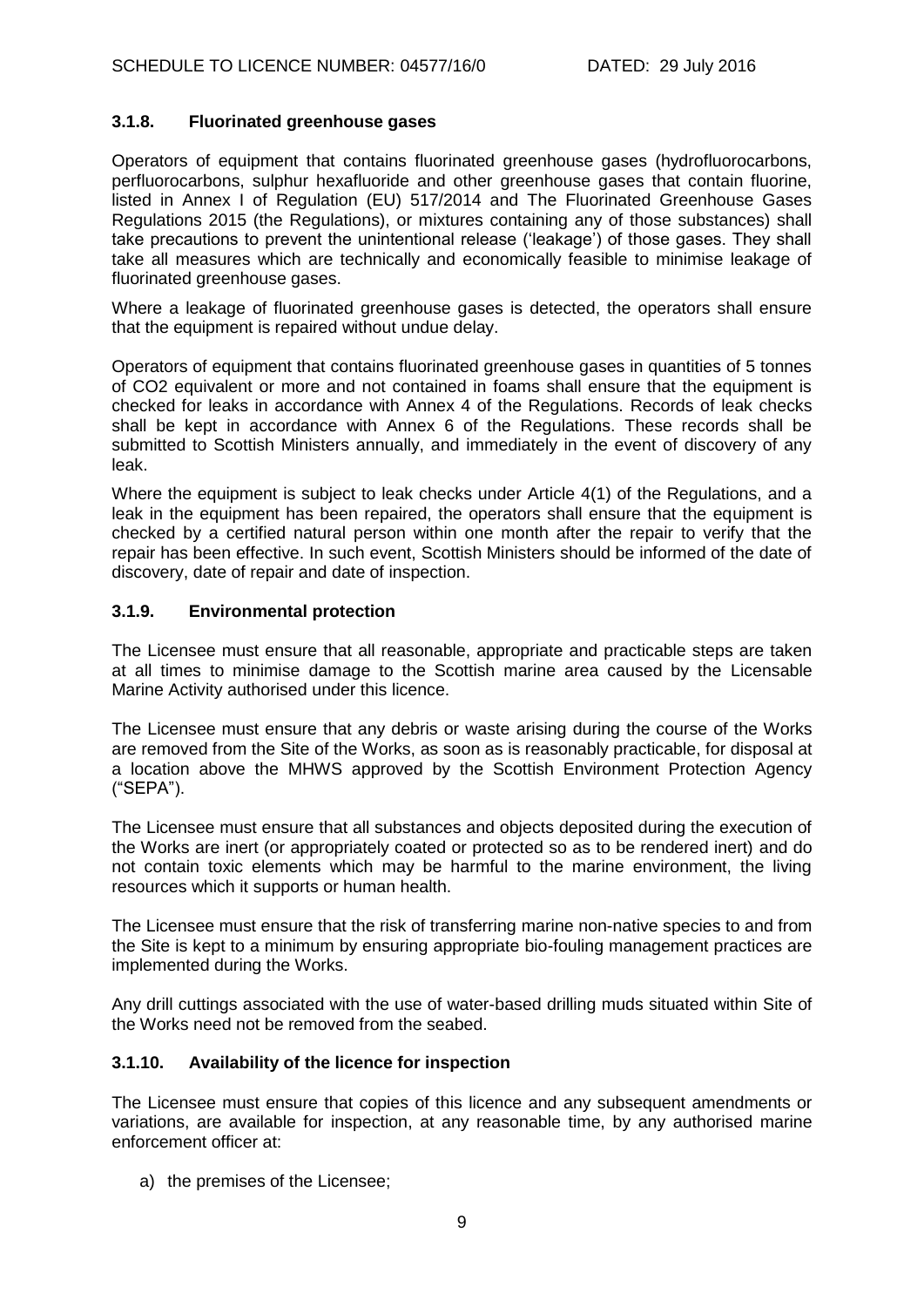- b) the premises of any agent, contractor or sub-contractor acting on behalf of the Licensee;
- c) any onshore premises directly associated with the Works; and
- d) aboard any vessel permitted to engage in the Works.

## **3.1.11. Inspection of the Works**

The Licensee must ensure that any persons authorised by the Licensing Authority, are permitted to inspect the Works at any reasonable time. The Licensee must, as far as reasonably practicable, on being given reasonable notice by the Licensing Authority (of at least 72 hours), provide transportation to and from the Site for any persons authorised by the Licensing Authority to inspect the Site.

## **3.1.12. Emergencies**

If the assistance of a Government Department (to include departments of Devolved Administrations) is required to deal with any emergency arising from:

- a) the failure to mark and light the Works as required by this licence;
- b) the maintenance of the Works; or
- c) the drifting or wreck of the Works,

to include the broadcast of navigational warnings, then the Licensee is liable for any expenses incurred in securing such assistance.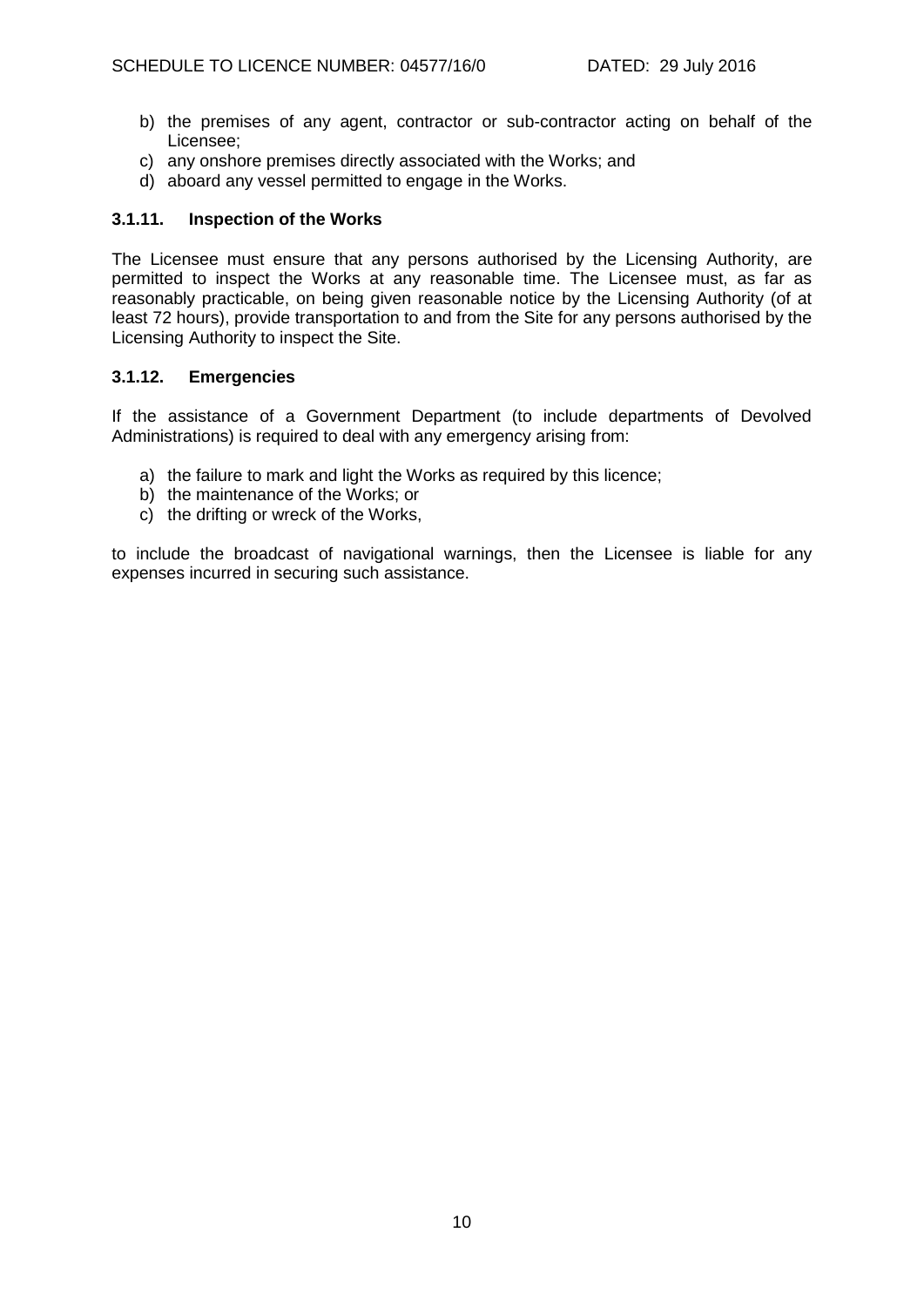# **3.2. Conditions specific to the Works**

# **3.2.1. Conditions applicable to all phases of the Works**

## **3.2.1.1. Health and safety incident**

If any serious health and safety incident occurs on the Site requiring the Licensee to report it to the Health and Safety Executive, then the Licensee must also notify the Licensing Authority of the incident within 24 hours of the incident occurring.

## **3.2.1.2. Bunding and Storage Facilities**

The Licensee must ensure suitable bunding and storage facilities are employed to prevent the release of fuel oils, lubricating fluids associated with the plant and equipment into the marine environment.

# **3.2.1.3. Restoration of the Site to its original condition**

The Licensee must take all reasonable, appropriate and practicable steps to restore the Site to its original condition before any Licensable Marine Activity was undertaken, or to as close to its original condition as is reasonably practicable, in accordance with the PEMP and the Decommissioning Programme ("DP") to the satisfaction of the Licensing Authority. Should the Licensed Marine Activity be discontinued prior to Completion of the Works, the Licensee must inform the Licencing Authority in writing of the discontinuation of the Works.

# **3.2.2. Prior to the Commencement of the Works**

# **3.2.2.1. Shielding or burial of cables**

The licensee must, no later than three months prior to the commencement of the works, provide the licensing authority for their written approval a report detailing current 'best practice' relating to the attenuation of field strengths of cables by shielding or burial designed to minimise effects on electro-sensitive and migratory fish species. Such 'best practice' guidance as is identified must be incorporated into the Construction Method Statement, in respect of which condition 9 of the section 36 consent relates.

# **3.2.2.2. Third Party Certification or Verification ("TPC" or "TPV")**

The licensee must, no later than three months prior to the Commencement of the Works, provide the licensing authority with a covering certificate of Third Party Verification of the tidal turbines, sub-structures and all associated ancillary works. Commencement of the works must not occur until the licensing authority has been provided with the covering certificate detailing Third Party Verification.

## **3.2.2.3. Marine Pollution Contingency Plan**

The licensee must, no later than three months prior to the commencement of the works, submit in writing to the licensing authority for their written approval, a Marine Pollution Contingency Plan (MPCP).

The MPCP must make provision in respect of spills and collision incidents occurring during the construction and operation of the works and where such spills or collisions occur then the MPCP must be adhered to in full. The MPCP must take into account existing plans for all operations, including offshore installations that may have an influence on the MPCP. Practices used to refuel vessels at sea must conform to industry standards and to relevant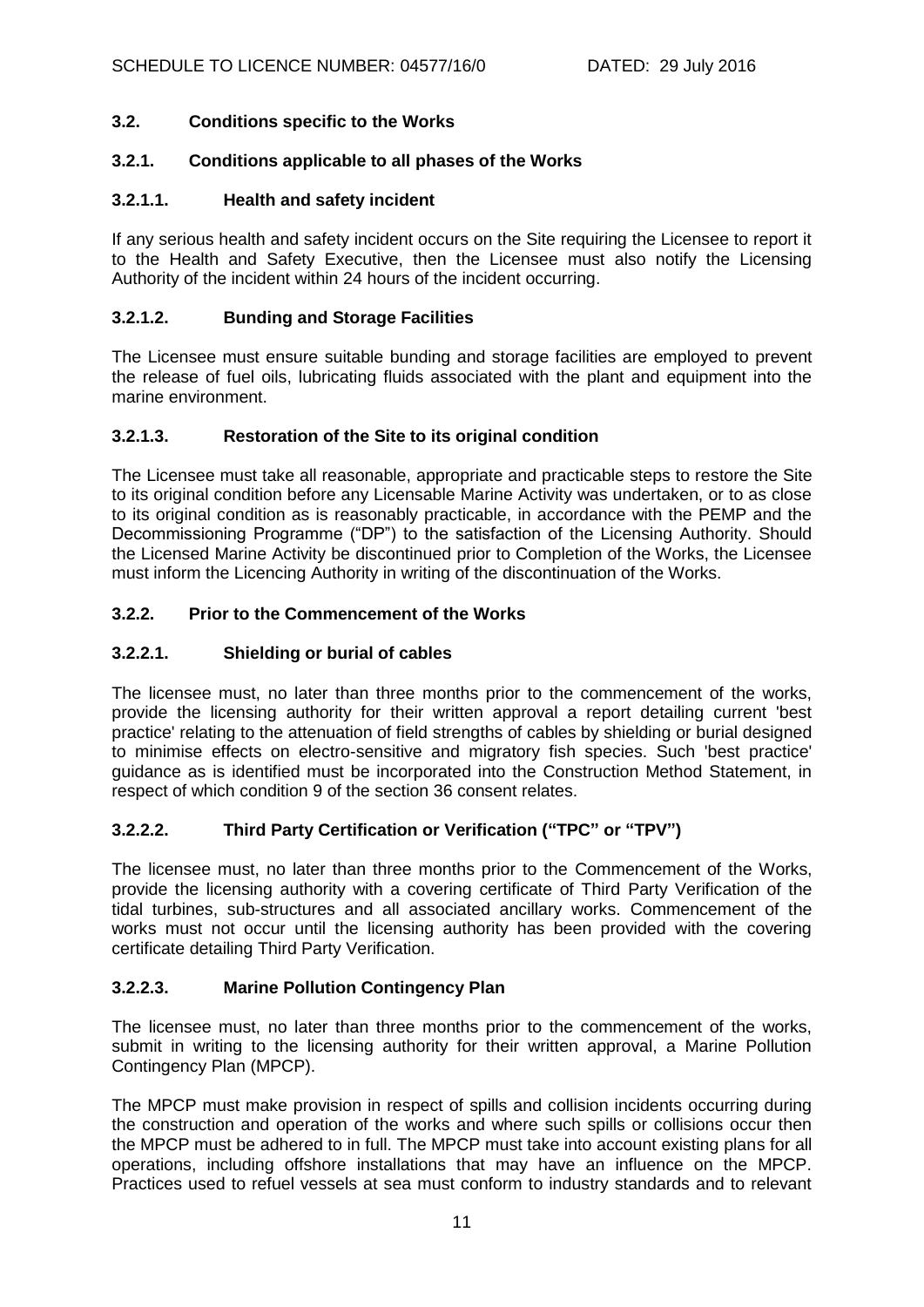legislation. The MPCP must set out how any oil leaks within the turbine nacelle are to be remedied and that such relevant repairs are required to be undertaken without undue delay.

Commencement of the works must not occur until the licensing authority has given its written approval to the MPCP.

## **3.2.2.4. Commencement date of the Works**

The Licensee must, prior to and no less than 1 month before the Commencement of the Works, notify the Licensing Authority, in writing, of the date of Commencement of the Works authorised under this Licence and confirm the date no less than 24 hours before commencement of the works.

# **3.2.2.5. Environmental Clerk of Works ("ECoW")**

The licensee must ensure that a suitably qualified and experienced Ecological Clerk(s) of Works (ECoW) / Environmental Manager(s) is, or are, appointed prior to the Commencement of the Works primarily, but not exclusively, for environmental liaison to establish and maintain effective communications between the licensee, contractors, stakeholders, conservation groups and other users of the sea during the period in which licensed activities authorised under this licence are undertaken. Prior to the Commencement of the Works the licensee must notify the licensing authority in writing of the identity, contact details and qualifications of the appointed ECoW / Environmental Manager(s).

The licensee must ensure that the ECoW / Environmental Manager(s) environmental remit includes monitoring compliance with the commitments made by the licensee in the Environmental Statement, Supplementary Environmental Information Statement and all plans or programmes required under this licence or the section 36 consent.

## **3.2.2.6. Navigation and Charting**

The Licensee must, as soon as reasonably practicable prior to Commencement of the Works, notify the UK Hydrographic Office ("UKHO") of the proposed works to facilitate the promulgation of maritime safety information and updating of nautical charts and publications through the national Notice to Mariners system.

The Licensee must, as soon as reasonably practicable prior to the Commencement of the Works, ensure that local mariners, fishermen's organisations and HM Coastguard, in this case the National Maritime Operations Centre, is made fully aware of the Licensable Marine Activity through local Notice to Mariners, or Local Radio Navigation Warnings, or any other appropriate means.

The Licensee must ensure that details of the Works are promulgated in the Kingfisher Fortnightly Bulletin, as soon as reasonably practicable prior to the Commencement of the Works, to inform the Sea Fish Industry of the vessel routes, the timings and the location of the Works and of the relevant operations.

The Licensee must, prior to Commencement of the Works, complete an "Application for Statutory Sanction to Alter / Exhibit" form and submit this to the NLB for the necessary sanction to be granted.

The licensee must prior to, and no later than one month before the commencement of the works, notify the Clyde Cruising Club to permit the updating of their Sailing Directions and Anchorages publications.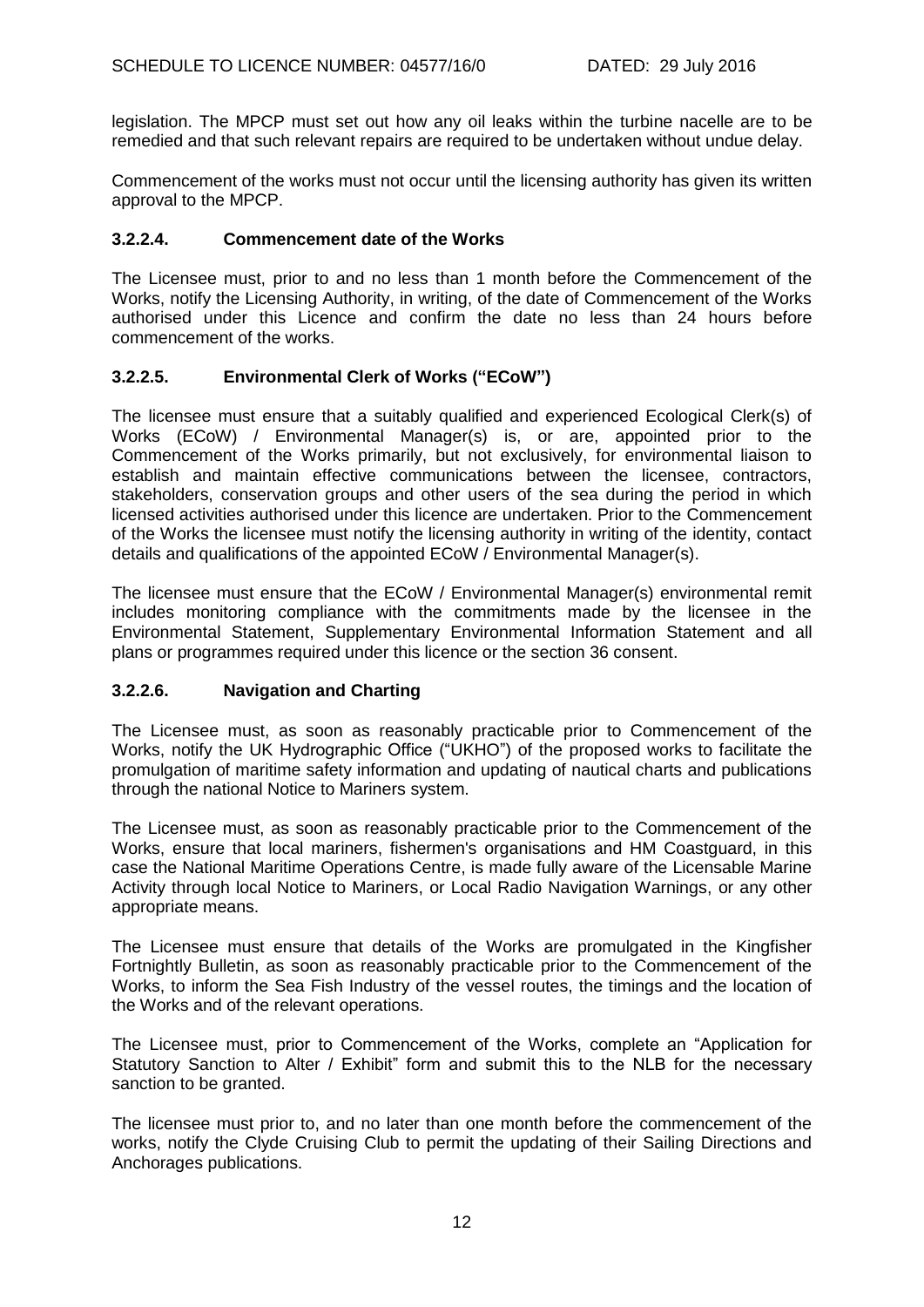# **3.2.2.7. Monitoring of marine mammals**

Prior to the commencement of the works the licensee must agree in writing the details of the appointment of a Marine Mammal Observer (MMO) with the licensing authority. The MMO must, as a minimum, maintain a record of any sightings of marine mammals and maintain a record of the action taken to avoid any disturbance being caused to marine mammals. The licensee must provide the licensing authority with the MMO's records no later than six months following commencement of the works, and at six monthly intervals thereafter.

# **3.2.2.8. Cable Installation Plan**

The licensee must submit a detailed Cable Installation Plan (CIP), including landfall works for the approval of the licensing authority in consultation with Scottish Natural Heritage, Scottish Environment Protection Agency, the Local Authorities and any other advisors as required by the licensing authority. The CIP must be submitted to the licensing authority at least three months prior to the commencement of the works. The CIP shall include:

- a) The use of geotechnical data to ascertain optimal cable burial depth along the length of the export cable (including works in the intertidal zone);
- b) The methods used for laying the cables minimising, where possible, the use of jetting in the intertidal area;
- c) Detail of cable burial depths;
- d) A burial risk assessment;
- e) The need, type, source quantity and installation method for any scour protection.

The CIP must be incorporated into the Construction Method Statement, in respect of which condition 9 of the section 36 consent relates. Cable installation must not take place until such time as the licensing authority has approved the CIP in writing.

# **3.2.2.9. Cable Protection Plan**

In the event that cable protection is required the licensee must submit a Cable Protection Plan (CPP) for the approval of the licensing authority in consultation with Scottish Natural Heritage, Maritime and Coastguard Agency, Northern Lighthouse Board and any other advisors as required by the licensing authority. The CPP must be presented in conjunction with work undertaken to identify scour protection / armouring works required to protect the cable. The installation of any cable protection must not commence until the CPP has been agreed in writing by the licensing authority. The CPP must be incorporated into the Construction Method Statement, in respect of which condition 9 of the section 36 consent relates.

# **3.2.2.10. Pre Construction Survey**

Prior to the commencement of the works, the licensee must undertake a side scan sonar survey in grid lines (within operational and safety constraints), across the area of the works to include the tidal array and cable route. The results of this survey must be made available to the licensing authority within 3 months of the completion of the survey, or as otherwise agreed in writing with the licensing authority, and will be used as the baseline survey should a further side scan sonar survey be necessary.

# **3.2.2.11. Communications Plan**

The Licensee must develop a communications plan with MCA regarding what reports vessels working in the area should make and how vessels transiting the Pentland Firth will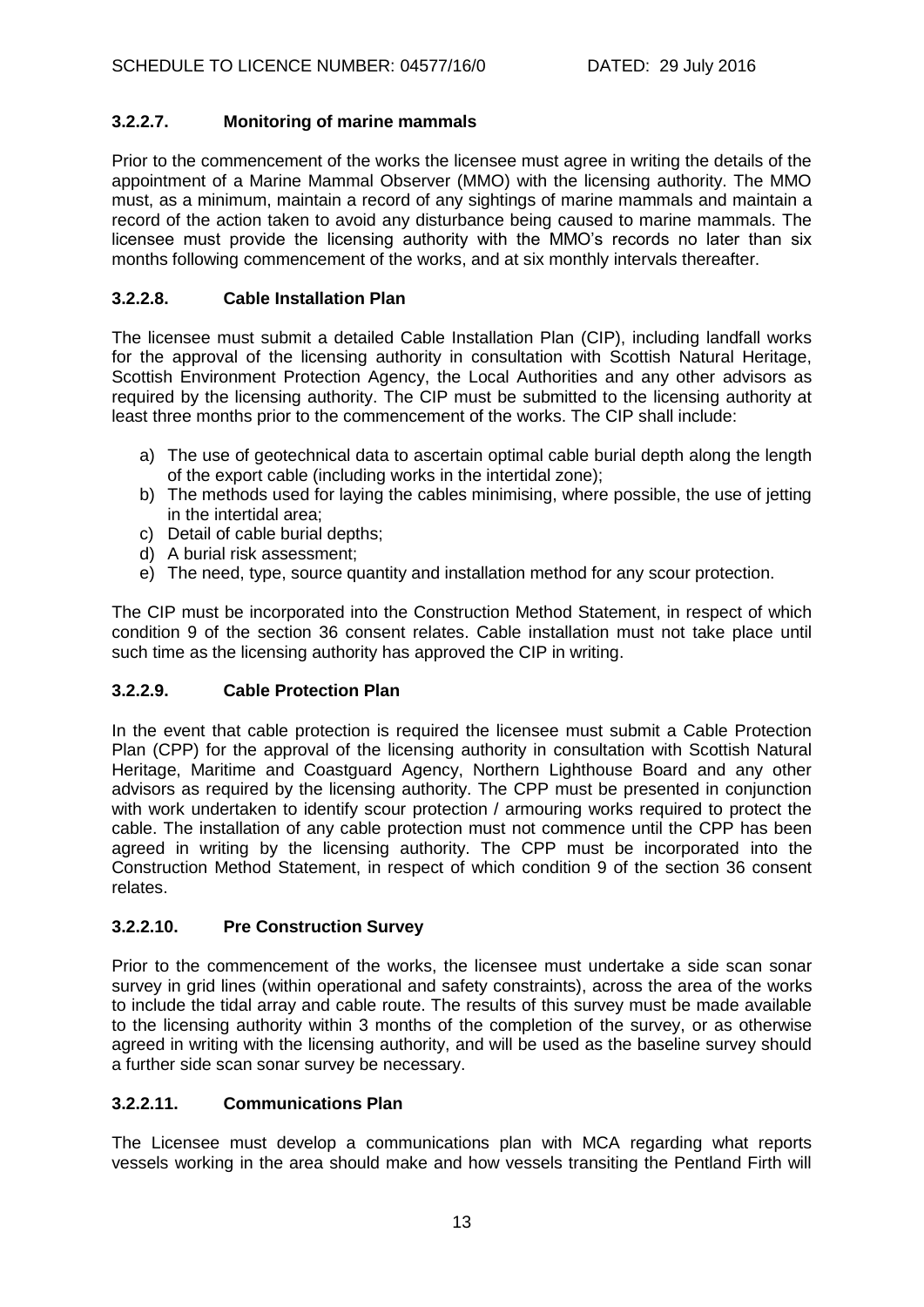be affected. The Licensee must notify the Licensing Authority, in writing, when the Communications Plan has been finalised.

# **3.2.3. During the construction of the Works**

# **3.2.3.1. Transportation audit sheet**

The Licensee must create, complete and submit to the Licensing Authority on the first working day of the month, a detailed transportation audit sheet for each month during the period when Construction of the Works is undertaken, for all aspects of the Construction of the Works. The transportation audit sheet must include information on the loading facility, vessels, equipment, shipment routes, schedules and all materials to be deposited (e.g. piles, pipelines, turbine components, chemicals) in that month. Where, following the submission of a transportation audit sheet to the Licensing Authority, any alteration is made to the component parts of the transportation audit sheet, the Licensee must notify the Licensing Authority of the alteration in the following month's transportation audit sheet.

If the Licensee becomes aware of any substances or objects on the transportation audit sheet that are missing, or an accidental deposit occurs, the Licensee must contact the Licensing Authority as soon as practicable after becoming aware, for advice on the appropriate remedial action. If the Licensing Authority is of the view that any accidental deposits associated with the Construction of the Works are present, then the deposits must be removed by the Licensee as soon as is practicable and at the Licensee's expense.

# **3.2.3.2. Nature and quantity of deposited substances and objects**

The Licensee must, in addition to the transportation audit sheets required to be submitted to the Licensing Authority under condition 3.2.3.1., following the Commencement of the Works, submit audit reports, in writing, to the Licensing Authority, stating the nature and quantity of all substances and objects deposited below MHWS under the authority of this licence. Such audit reports must be submitted in writing to the Licensing Authority, by the Licensee, at 6 monthly intervals, with the first such report being required to be submitted on a date no later than 6 months following the Commencement of the Works. Where appropriate, nil returns must be provided.

# **3.2.3.3. Navigational safety**

The Licensee must notify the UKHO of the progress of the Works to facilitate the promulgation of maritime safety information and updating of nautical charts and publications through the national Notice to Mariners system.

The Licensee must notify, local mariners, fishermen's organisations and HM Coastguard, in this case the National Maritime Operations Centre, of the progress of Construction of the Works through local Notice to Mariners or any other appropriate means.

The Licensee must ensure that the progress of Construction of Works is promulgated in the Kingfisher Fortnightly Bulletin to inform the Sea Fish Industry of the vessel routes, the timings and the location of the Works and of the relevant operations.

The Licensee must ensure that all vessels and support vessels (including barges/jack up vessels) working in the Inner Sound permitted to engage in the Works must be equipped with and operate, an Automatic Identification System ("AIS").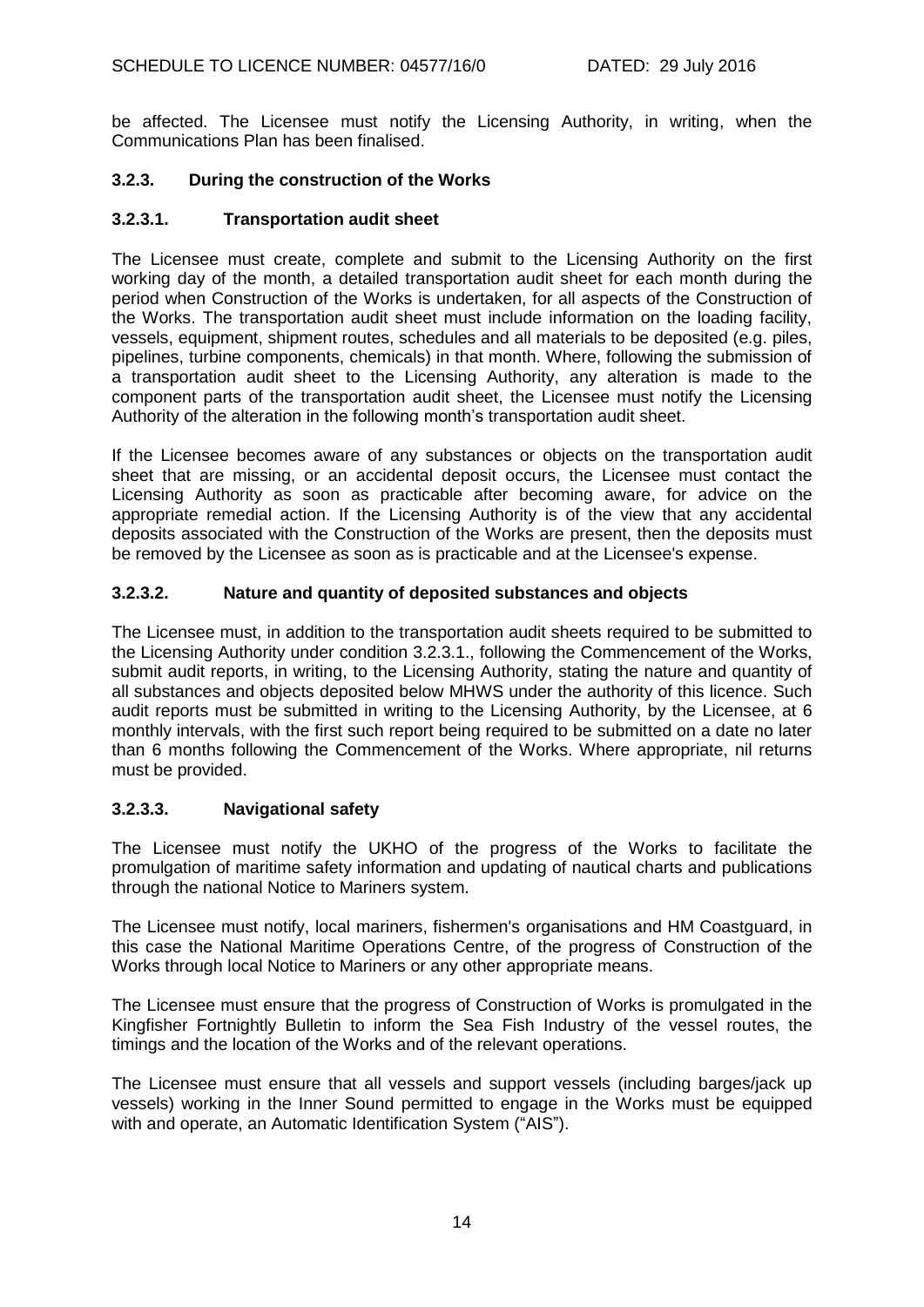The Licensee must ensure that an advisory safety zone of 150 metres should be used whilst installation work is ongoing. The safety zone should encompass all barge mooring lines to 8 metres below LAT.

The licensee must ensure the Clyde Cruising Club is notified of the progress of the works to permit the updating of their Sailing Directions and Anchorages publications.

# **3.2.3.4. Markings, lighting and signals of the works**

The licensee must ensure that the works are marked and lit in accordance with the requirements of the Northern Lighthouse Board at all times and such marking and/or lighting must be continued unless and until such time as the licensing authority, by notice, relevantly varies this licence under section 30 of the 2010 Act.

The licensee must ensure that no marks or lights, other than those required by virtue of this licence, may be displayed unless they have been approved, in writing, by the Northern Lighthouse Board and the licensing authority.

# **3.2.3.5. Radio beacon and radar beacon**

The licensee must ensure that no radio beacon or radar beacon operating in the marine frequency bands may be installed or used on the works without the prior written approval of the Office of Communications ("OfCom").

## **3.2.3.6. Emergencies**

If the assistance of a Government Department (to include departments of Devolved Administrations) is required to deal with any emergency arising from:

- a) the failure to mark and light the works as required by the licence;
- b) the maintenance of the works; or
- c) the drifting or wreck of the works,

to include the broadcast of navigational warnings, then the licensee is liable for any expenses incurred in securing such assistance.

# **3.2.3.7. Ecological Clerk of Works**

The Ecological Clerk(s) of Works (ECoW) / Environmental Manager(s) must provide regular (frequency to be agreed with the licensing authority) reports to the licensing authority as to the compliance with the commitments made by the licensee in the Environmental Statement, Supplementary Environmental Information Statement and the Project Environmental Monitoring Programme and all other plans and programmes provided by the section 36 consent to include the Vessel Management Plan, Construction Method Statement and the Navigational Safety Plan.

# **3.2.4. Conditions upon Completion of the Works**

## **3.2.4.1. Date of Completion of the Works**

The Licensee must, no more than 1 month following the Completion of the Works, notify the Licensing Authority, in writing, of the date of Completion of the Works.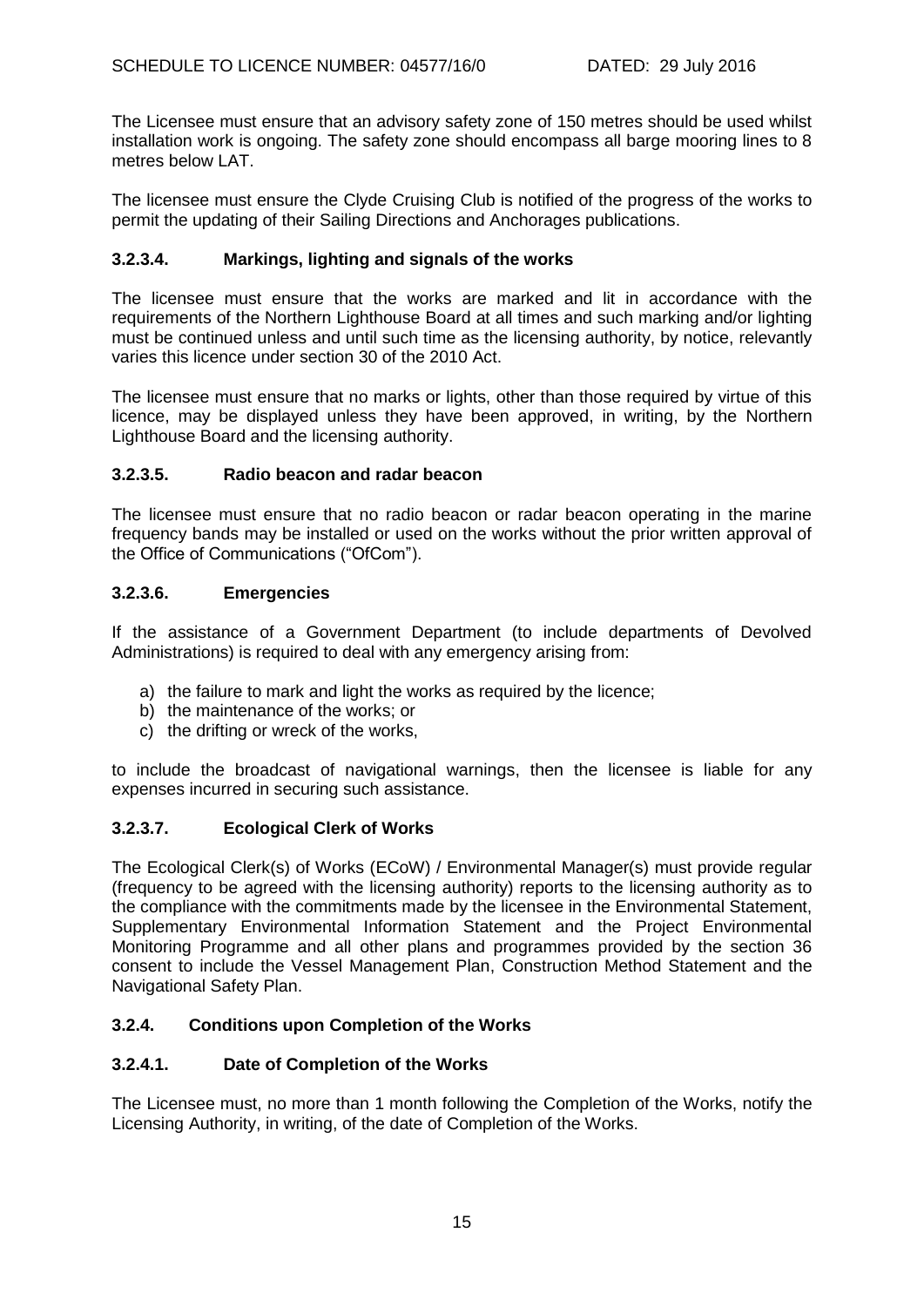# **3.2.4.2. Navigational safety**

The Licensee must notify the UKHO of the Completion of the Works to facilitate the promulgation of maritime safety information and updating of nautical charts and publications through the national Notice to Mariners system.

The Licensee must ensure that local mariners, fishermen's organisations and HM Coastguard, in this case the Shetland Maritime Rescue Coordination Centre are made fully aware of the Completion of the Works.

The Licensee must ensure that the Completion of the Works is promulgated in the Kingfisher Fortnightly Bulletin to inform the Sea Fish Industry.

The licensee must ensure the Clyde Cruising Club is notified of the completion of the works to permit the updating of their Sailing Directions and Anchorages publications.

## **3.2.4.3. Nature and quantity of deposited substances and objects**

The Licensee must, no later than 1 month following the Completion of the Works, submit a final audit report, in writing, to the Licensing Authority stating the nature and quantity of all substances and objects deposited below MHWS within the Scottish marine area under the authority of this licence. Where appropriate, nil returns must be provided.

# **3.2.4.4. Markings, lighting and signals of the works**

The licensee must ensure that the works are marked and lit in accordance with the requirements of the Northern Lighthouse Board at all times and such marking and/or lighting must be continued unless and until such time as the licensing authority, by notice, relevantly varies this licence under section 30 of the 2010 Act.

## **3.2.4.5. Decommissioning**

This licence does not permit the Decommissioning of the Works, for which a separate marine licence is required.